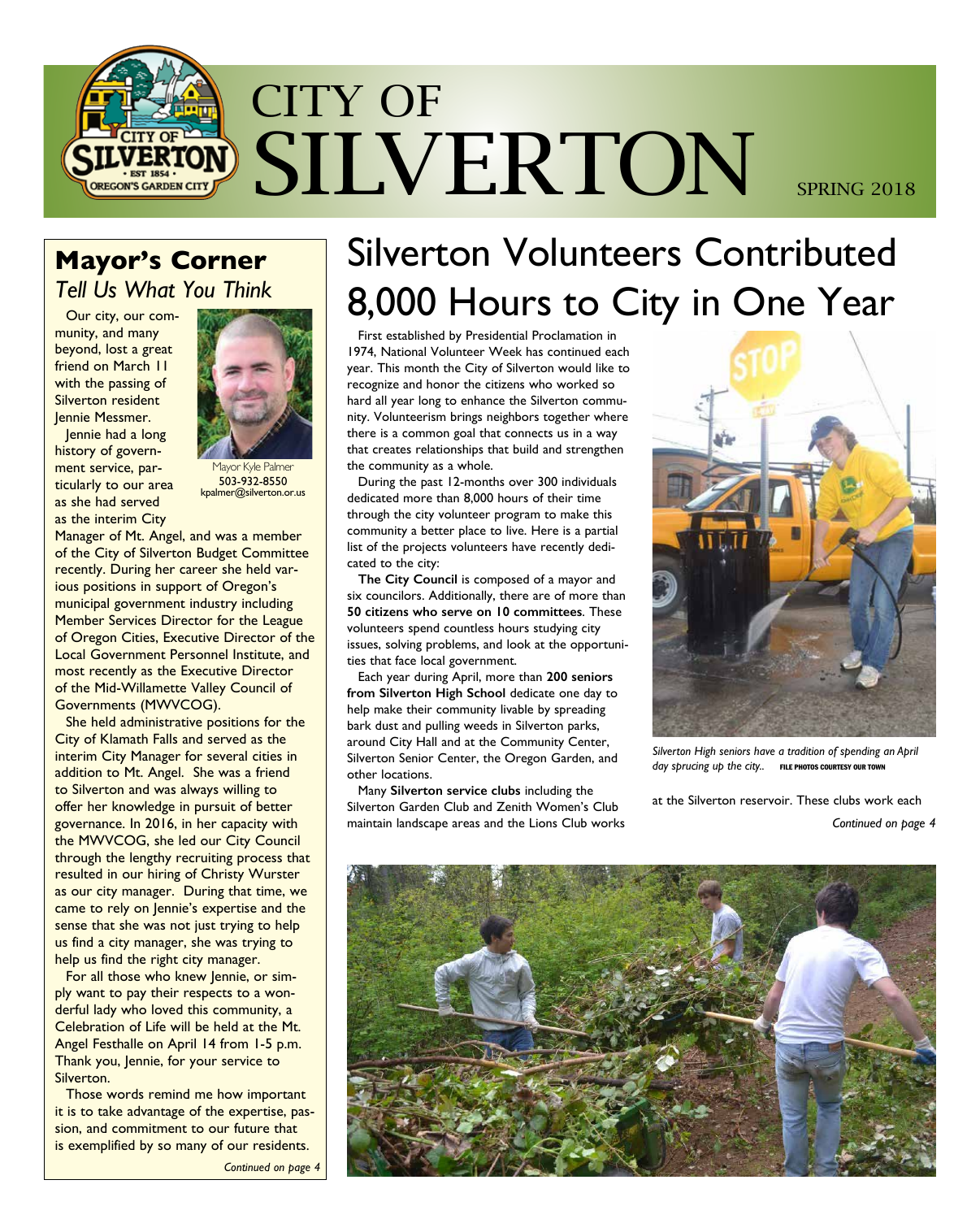## *City Budget Process Begins*

The budget process followed to prepare the City of Silverton's budget complies with local budget law established by the State of Oregon. Oregon's Local Budget Law does two important things:

**1.** It establishes standard procedures for preparing, presenting and administering the budget.

**2.** It requires citizen involvement in the preparation of the budget and public disclosure of the budget before its formal adoption. To give the public ample opportunity to participate in the budget process, a Budget Committee is formed. To view Budget Committee members visit the City's website at http:// www.silverton.or.us/393/Budget

The City's fiscal year 2018-2019 budget process began in January with staff developing revenue estimates and cost projections. The goals are to maintain current levels of service and to fund capital improvement projects based on council goals, capital improvement plans and citizen requests.

The results are compiled into the preliminary budget document and presented to the Budget Committee for its deliberation and approval. The Budget Committee consists of an equal number of citizens and Council members. After approval of the budget by the Budget Committee, the information is presented to the City Council for adoption, levying taxes and approval of the appropriation authority.

The fiscal year 2018-19 Budget Calendar is now online at **http://www.silverton.or.us/ DocumentCenter/View/4968**.

The first Budget Committee meeting will be held May 15, 6 p.m., in the Council Chambers, 421 S. Water St. The city has a vacancy on the Budget Committee. Residents interested in serving on the committee should contact the City Clerk, **503-874-2216**. For information on the budget process contact the Finance Department at **503-873-5321**.

#### **Map Your Neighborhood Grows**

The nationwide program to facilitate readiness during an emergency event has gathered considerable interest, but volunteers are needed to help make it happen in every neighborhood. A Map Your Neighborhood introductory meeting is scheduled for April 19, 6:30 p.m, in Council Chambers at the Community Center, 421 S. Water St. It is open to anyone who would like to know more about forming a neighborhood group or may be interested in spreading the word.

Currently operating in more than 40 states, the program is designed to improve disaster readiness at the neighborhood level during the hours or days before first responders arrive. Council goals were generated to create awareness of the program, including developing a list of volunteers to introduce the program to community groups.

To date there have been 10 Silverton neighborhoods that have implemented the program representing more than 300 households.

Meetings are a great opportunity to discuss emergency preparedness and the City's emergency plans, especially the Natural Hazard Mitigation Plan and the Silver Creek Dam Emergency Action Plan. It also provides the opportunity to meet your neighbors.

Information about the program and other emergency preparedness planning can be found on the City's website at **http://www. silverton.or.us/189/Emergency-Management**. To schedule a meeting with your neighbors contact us at **503-874-2204**.

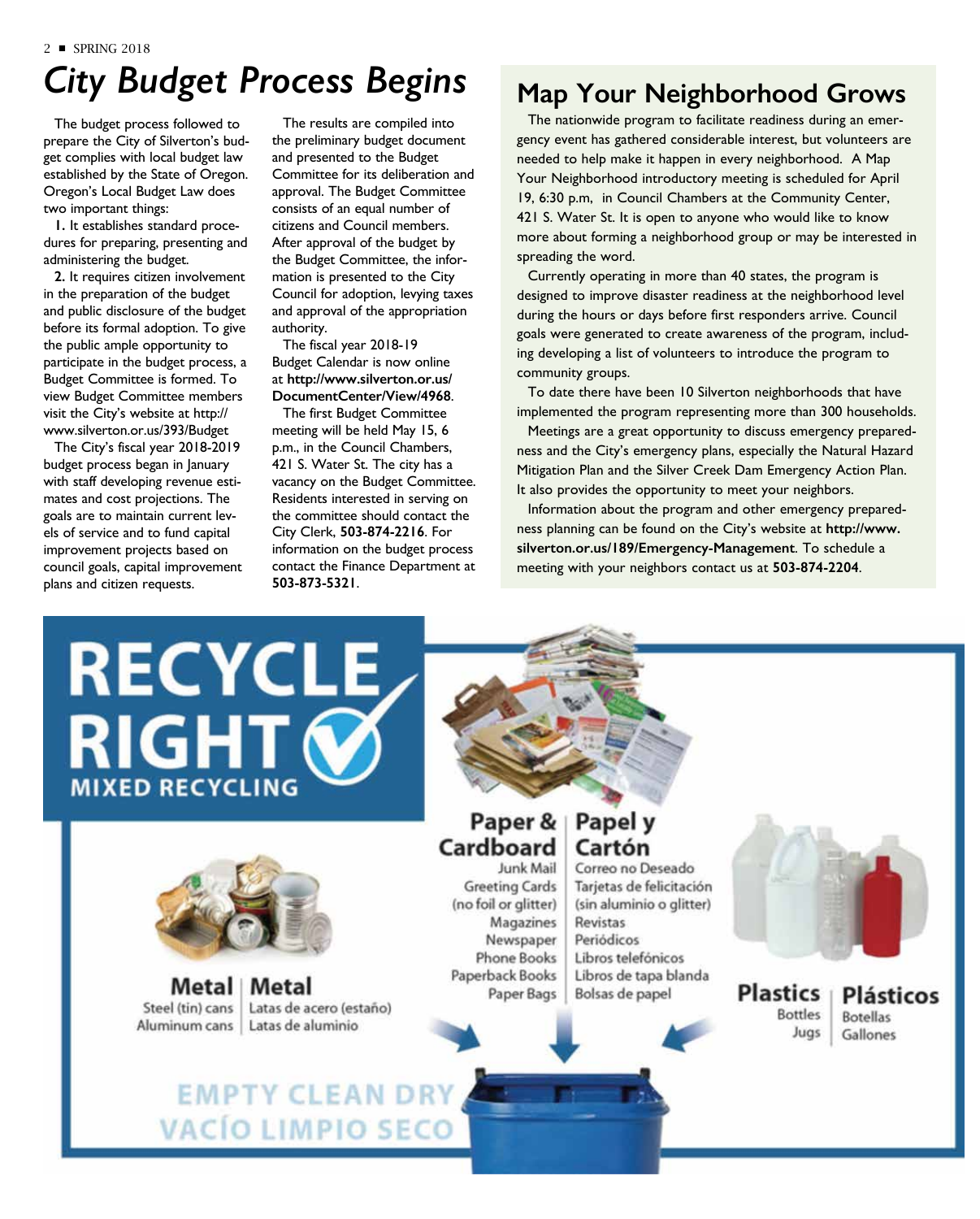

# *Doggie Delight*



## Temporary New Home for Dog Park

The City of Silverton is making improvements to the dog park located at the west end of Silverton adjacent to the Skate Park and Silverton Senior Center.

During the closure, pet owners can exercise and socialize their pets at a temporary off-leash location adjacent to the Eugene Field School property located at 410 N. Water and A streets. Areas for both large and small dogs have been established at this fenced location which includes a drinking fountain and doggie bag station. All dog park rules still apply.

The improvements to the 52,000 square foot west end park started in March and will last through the summer, or until new grass is properly established.

The rehabilitation project is focused on improving the turf at the park and adding large wood chip areas to allow for drier play time for Fifi and Fido. The end result will be more functional areas for dogs and their owners to enjoy.

For more information and updates on the project, please visit **www.silveronton.or.us/dogparkproject.**





## **Dale Miller Joins City Staff as Building Inspector**

The City of Silverton Community Development Department hired Dale Miller as the new Building Inspector. He comes to Silverton after serving as an intern at the city of Newberg and as a Department Supervisor at Home Depot.

Miller has been in the building industry for 27 years working in residential and commercial construction. He will perform inspections and plan review with the scope of the residential inspector and plans examiner certifications while he completes his Oregon

Code Certification course. He will complete the Chemeketa Building Inspection Technology program in June. "Dale will be a strong addition to our team, and we are looking forward to working with him," said Daryl Jones, the city's building official.

*Dale Miller*

#### *Silverton City Council*



Mayor **Kyle Palmer**

503-932-8550 kpalmer@ silverton.or.us **Laurie**  503-580-5355 lcarter@ silverton.or.us

**Carter**



Councilor **Jason Freilinger** 503-874-4430 jfreilinger@ silverton.or.us



Councilor **Matt Plummer** 

**Rhett Martin** 503-580-0587 rmartin@ silverton.or.us





Councilor **Dana Smith** 503-873-4921





dsmith@ silverton.or.us



**Jim Sears** 503-873-9357 jsears@ silverton.or.us

#### *Silverton City Hall*

*306 S. Water St. • 503-873-5321* **Finance Director Kathleen Zaragoza** 503-874-2203 • kzaragoza@silverton.or.us

**Community Development Director Jason Gottgetreu** 503-874-2212 jgottgetreu@silverton.or.us

**Administrative Services Director Dianne Hunt** 503-874-2204 dhunt@silverton.or.us

**Public Works Director Christian Saxe**  503-874-2210 • csaxe@silverton.or.us



**Christy Wurster** 503-874-2205 cwurster@ silverton.or.us